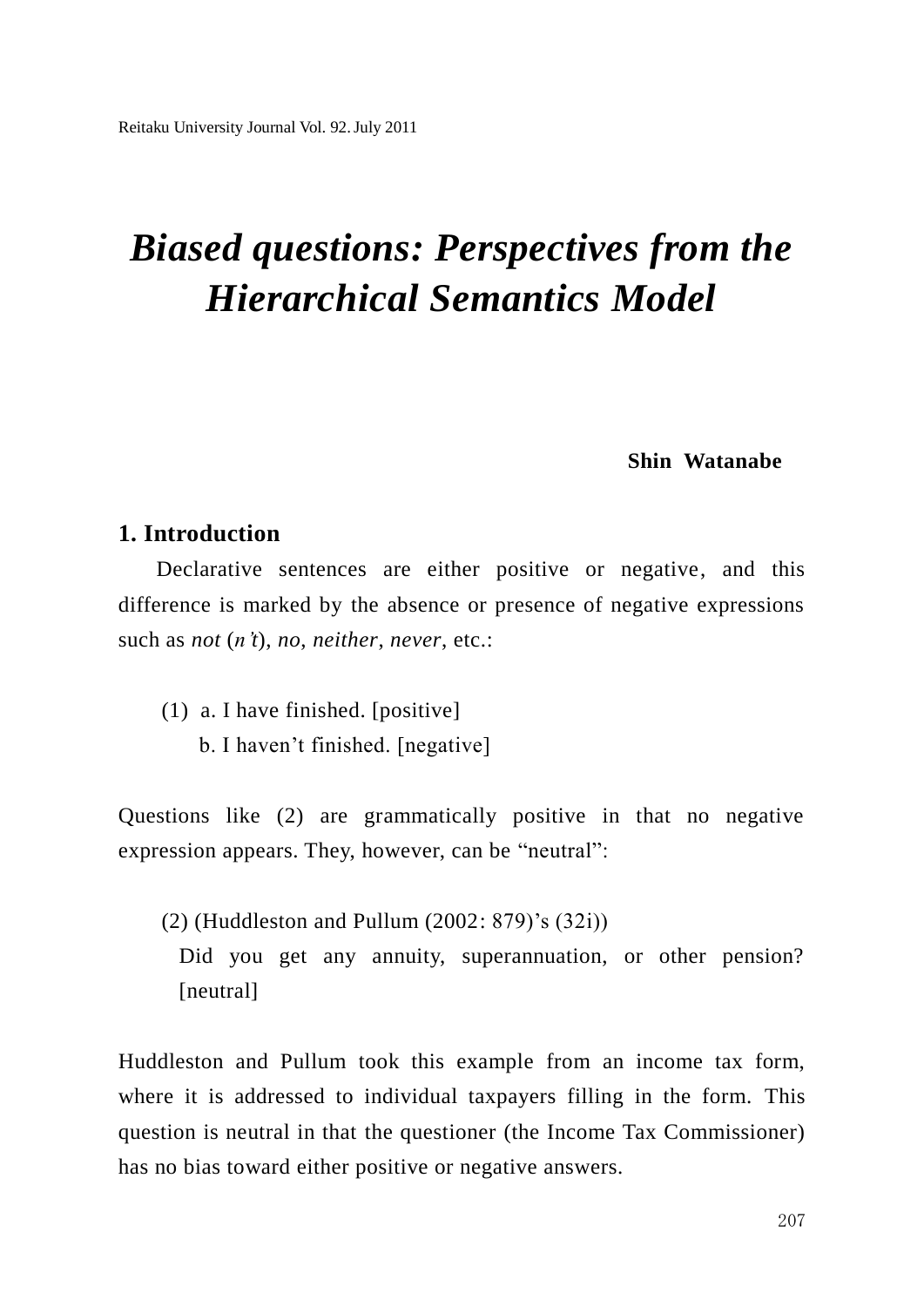*Biased questions: Perspectives from the Hierarchical Semantics Model*(Shin Watanabe)

Taking "biases" into account, the interpretations of questions are difficult to generalize. Note first that negative *y*(*es*)-*n*(*o*)-questions like (3a) and positive declarative questions<sup>1</sup> like (3b) are always biased, and, therefore, may never occur in the context for (2) (Huddleston and Pullum (2002: 881)):

- (3) a. Didn"t you get any annuity? [negatively biased]
	- b. You have got some annuity? [positively biased]

We see a form-meaning correspondence here. The negative question in (3a) is biased toward a negative answer, while the positive declarative question in (3b) a positive one.

Biased readings of questions are, however, not entirely predictable from the presence or absence of a negative expression:

- (4) **(**from Carlson (1997: 91))
	- a. Is it really important that you prove to your spouse that you are right and she is wrong? [negatively biased]
	- b. Does your preference of which restaurant or movie to go matter enough to argue over it? [negatively biased]
	- c. Wouldn"t it be nice if we could try to extend this same loving-kindness toward everyone we meet? [positively biased]
	- d. Wouldn"t we live in a more loving world if, when someone acted in a way that we didn"t approve of, we could see their actions in a similar light as our teenagers' offbeat behavior? [positively biased]

l

<sup>&</sup>lt;sup>1</sup> For a detailed discussion on declarative questions, see Gunlogson (2001/2003).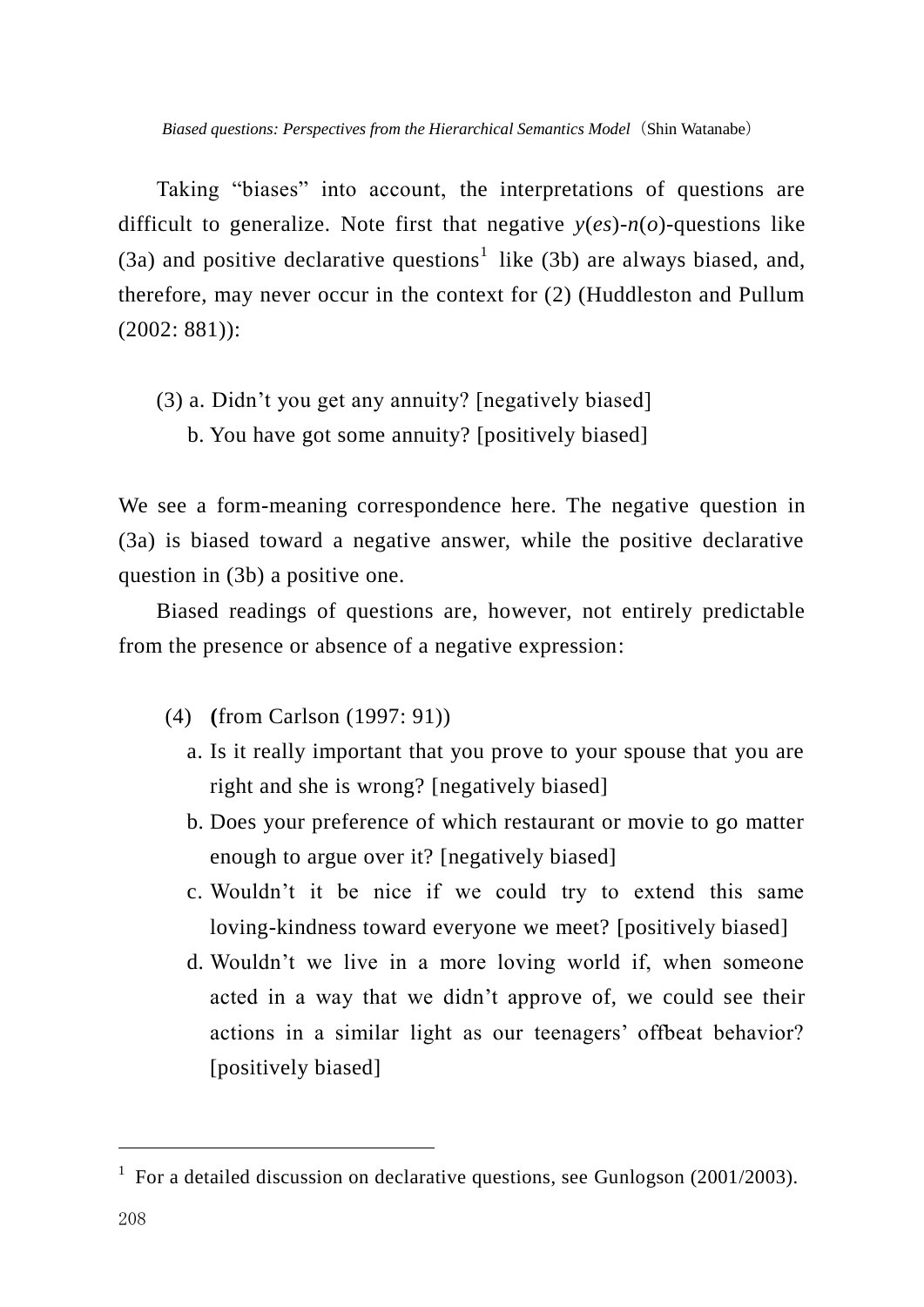The grammatically positive questions in (4a-b) are negatively-biased, and the grammatically negative questions in (4c-d) are positivelybiased...What's going on?

### **2. Huddleston & Pullum (2002)**

Huddleston & Pullum (2002: 879-886) give a concise summary of neutral and biased readings of non-*wh*-questions. Here I discuss three of their obseravations that are of our immediate concern and discuss more later.

First, positive *yn*-questions potentially have the three interpretations discussed above. They are either neutral (e.g. (5a)), positively-biased (e.g. (5b)) or negatively-biased (e.g. (5c)):

- (5) a. Did you get any annuity, superannuation, or other pension?
	- b. Did you say something?
	- c. Did you do anything at all to help her?

(5a) is the neutral "tax-form" example from section 1. In (5b) the speaker is inclined to a positive answer. This is so because *something* is a positive polarity item that generally gives positive bias to positive *yn*-questions (H&P: 884). In (5c), there is a strong epistemic bias toward a negative answer (I think you did nothing to help her). Note that this negative bias is not conferred by the negative polarity item *anything*. As in (5a), *any* and its compounds may occur in neutral positive *yn*-questions.

Second, negative *yn*-questions are always biased either toward positive answers (e.g. (6a)) or negative answers (e.g. (6c)) (H&P: 883). If positively-biased, they can be exclamatory remarks (e.g. (6b)). If negatively-biased, they often have a positive deontic modality or a *should*-reading (e.g. (6c)):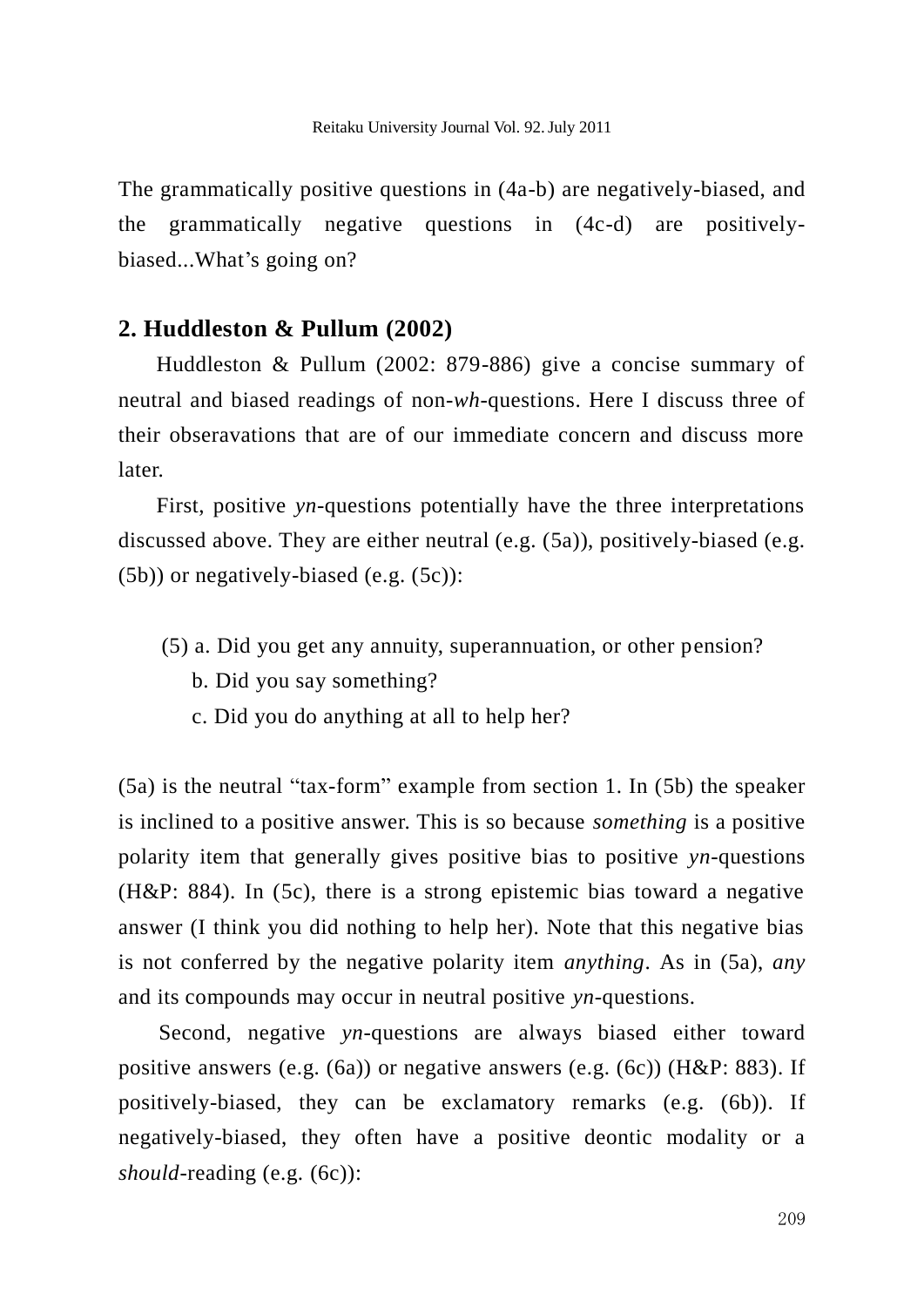- (6) a. Isn"t that a little personal?
	- b. Isn"t that nice!
	- c. Aren"t you ashamed of yourself?

In (6a), the epistemic positive bias (I think that is a little personal) is salient because positive polarity items such as *a little* are more likely to occur in negative *yn*-questions with positive bias than with negative bias (H&P: 885-886). (6b) is an indirect exclamation (How nice that is!), reflected in its falling intonation (H&P: 884). (6c) is epistemically biased toward a negative answer (You don"t seem to be ashamed of yourself). But, at the same time, there is a deontic positive bias (You ought to be ashamed of yourself.) (H&P: 883-884).

Third, declarative questions are strongly biased and their biases are predictable and constant. Positive declarative questions are positively-biased (e.g. (7a)), negative declarative questions negatively-biased (e.g. (7b)) (H&P: 881):

(7) a. *They have finished*? b. *They haven't finished*?

In (7a) there is an epistemic bias toward a positive answer (I think you have finished, right?). (7b) has a negative bias toward a negative answer (I thought you have finished, but obviously you have not.)

## **3. Theoretical Assumptions**

I will use the *H*(*ierarchical*) *S*(*emantics*) *M*(*odel*) to characterize the neutral and biased readings of questions.

The HSM is proposed by Nakau (1984-1986, 1992, 1994) and the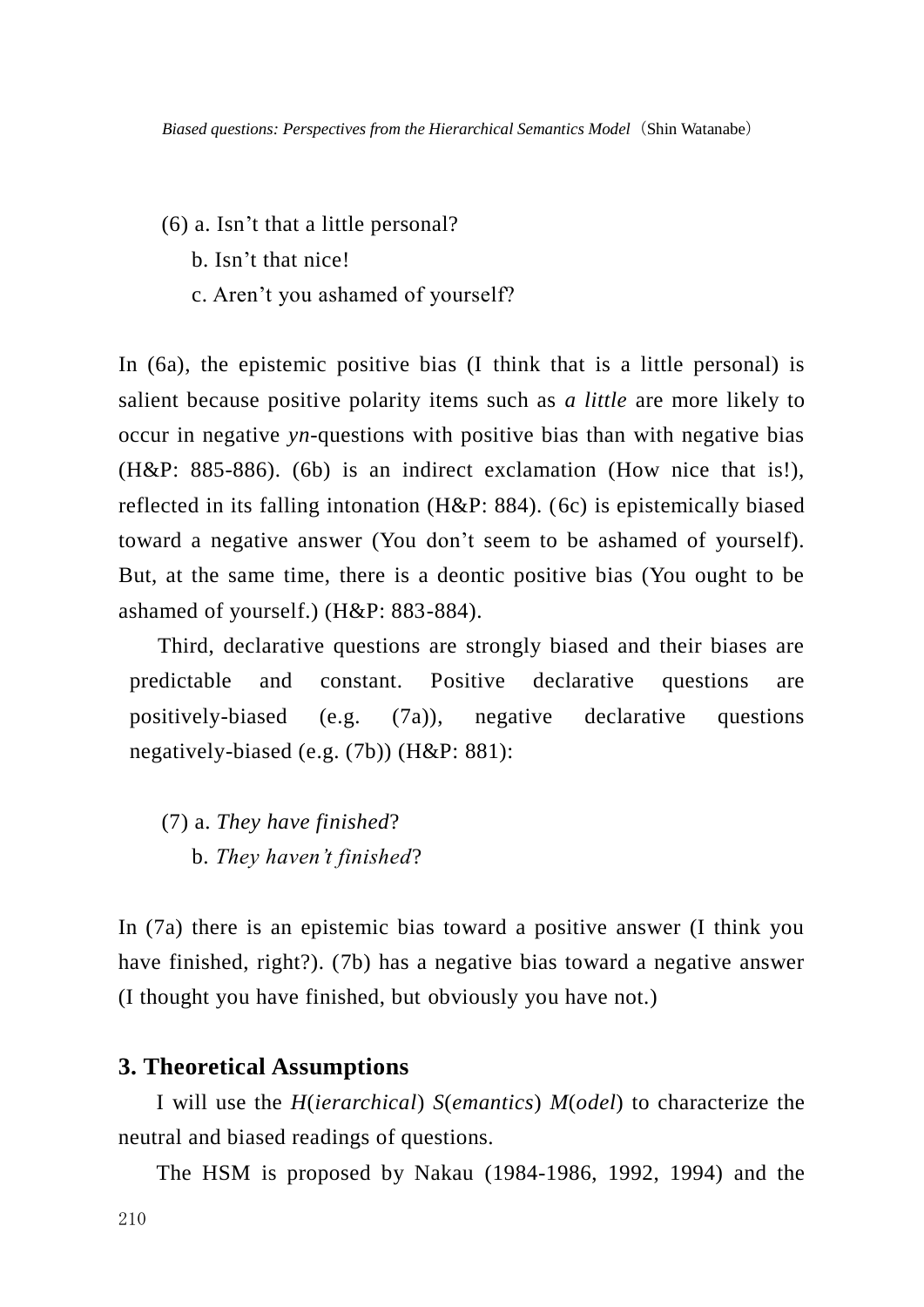version in the current paper includes revisions by Omura (2008). To give explanations to linguistic phenomena, the HSM represents the sentence meaning with three essential components - *discourse modality* (DM), *subjective modality* (SM) and *proposition* (P). The prototypical "templates" for declarative, interrogative, imperative and exclamative sentences are as follows:

- (8) **Prototypical HSM-templates (cf. Nakau (2002), Omura (2008))**
	- a. declarative:  $\lceil_{DM}$  I-say] $\lceil_{SM}$  I-believe] $\lceil_{P2}$  POS / NEG  $\lceil_{P1}$  ... ]]
	- b. question:  $\left[$ <sub>DM</sub> I-ask][ $\right]$ <sub>SM</sub> I-wonder][ $_{P2}$  POS / NEG  $\left[$  $_{P1}$  ... ]]
	- c. imperative:  $\lceil_{DM}$  I-order] $\lceil_{SM}$  I-want]  $\lceil_{P2}$  POS / NEG  $\lceil_{P1}$  ... ]]
	- e. exclamative:  $\lceil_{DM}$  I-express-excitement, admiration, shock, or anger][ $_{SM}$  I-believe] [ $_{P2}$  POS / NEG [ $_{P1}$  ...]]

The DM houses abstract "performative" expressions (e.g. *I-say*, *I-ask*, *I-order*, *I-express-excitement...*, etc). Expressions in the SM (e.g. *I-believe*, *I-wonder*, *I-want*, etc), on the other hand, convey the "subjective modality", which Nakau defines as follows based on Lyons (1977, 1995):

(9) (based on Nakau (1992)"s (4))

Subjective modality is defined prototypically, as (i) a mental attitude, (ii) on the part of the speaker (iii) only accessible at the time of utterance, where the time of utterance is further characterized as the instantaneous present (as opposed particularly to the durational present and the past).

The DM and the SM have no "scope" relation. That is, neither contains the other and they generally take  $P_2$  as their objects. The proposition has a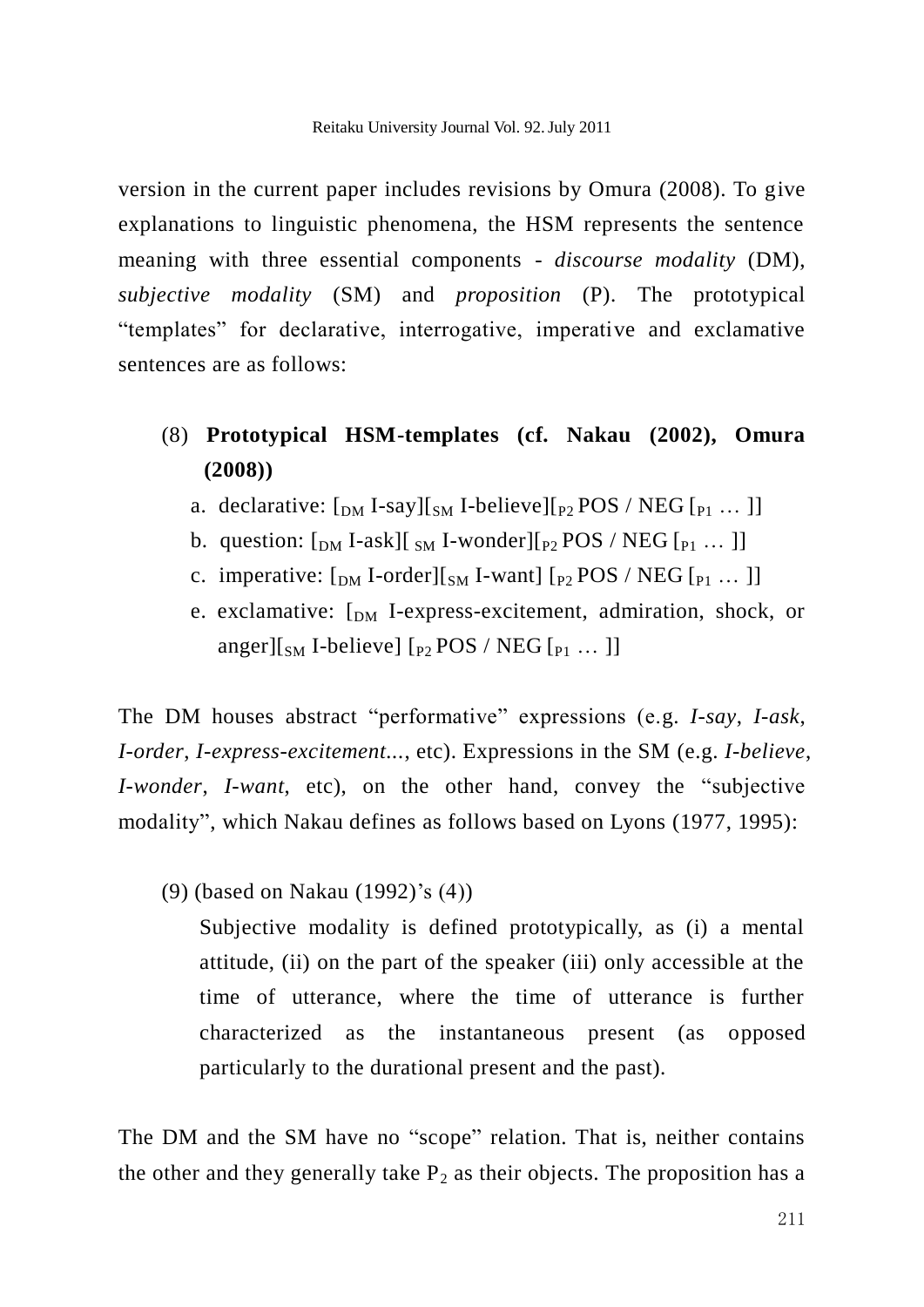layered, "hierarchical" structure. The topmost proposition  $(P_2)$  is broken down into the "neutral" proposition  $(P_1)$  and either the negative marker (NEG) or the positive marker (POS):

(8a-d) are flexible prototypes, and non-prototypical representations are also possible as far as they are not gibberish. Divergence from the prototypes, especially from (8b), will be crucial in my characterization of interrogative biases. In particular, I will propose that in biased questions, *I-wonder, reserving truth judgment, is replaced by expressions of truth* commitment with varying degrees of strength (e.g. *I-guess*, *I-believe*, etc.)

# **4. Representing the neutral and biased readings in the HSM**

In Watanabe (2009), I propose semantic representations, based on the HSM, for negative *yn*-questions. In this section, I would like to extend the analysis to positive *yn*-questions and declarative questions. The "templates" are as follows:

(10) a. NEUTRAL READING:

 $\begin{bmatrix} \n\text{DM} & \text{I-ask-if-P1} \mid \text{SM} & \text{I-wonder} \mid \text{P2} & \text{POS/NEG} & \text{P1} & \dots \n\end{bmatrix}$ (PPI/NPI) ... ]]

b. POSITIVELY-BIASED READING:

 $\begin{bmatrix} \n\mu & I-ask-if-P_1\n\end{bmatrix}\n\begin{bmatrix} \n\mu & I-guess/I-believe \n\end{bmatrix}\n\begin{bmatrix} \n\mu & POS \n\end{bmatrix}\n\begin{bmatrix} \n\mu & \n\mu \n\end{bmatrix}$ (PPI) ...]]

c. NEGATIVELY-BIASED READING:

 $\begin{bmatrix}$  [DM I-ask-if-P<sub>1</sub>][<sub>SM</sub> I-guess/I-believe][<sub>P2</sub> NEG [<sub>P1</sub> ... (NPI) ... ]]

Neutral and biased readings are expressed jointly by either the positive marker POS or the negative marker NEG, and expressions of subjective modality (e.g. *I-wonder*, *I-guess*, and *I-believe*). The degrees (from weak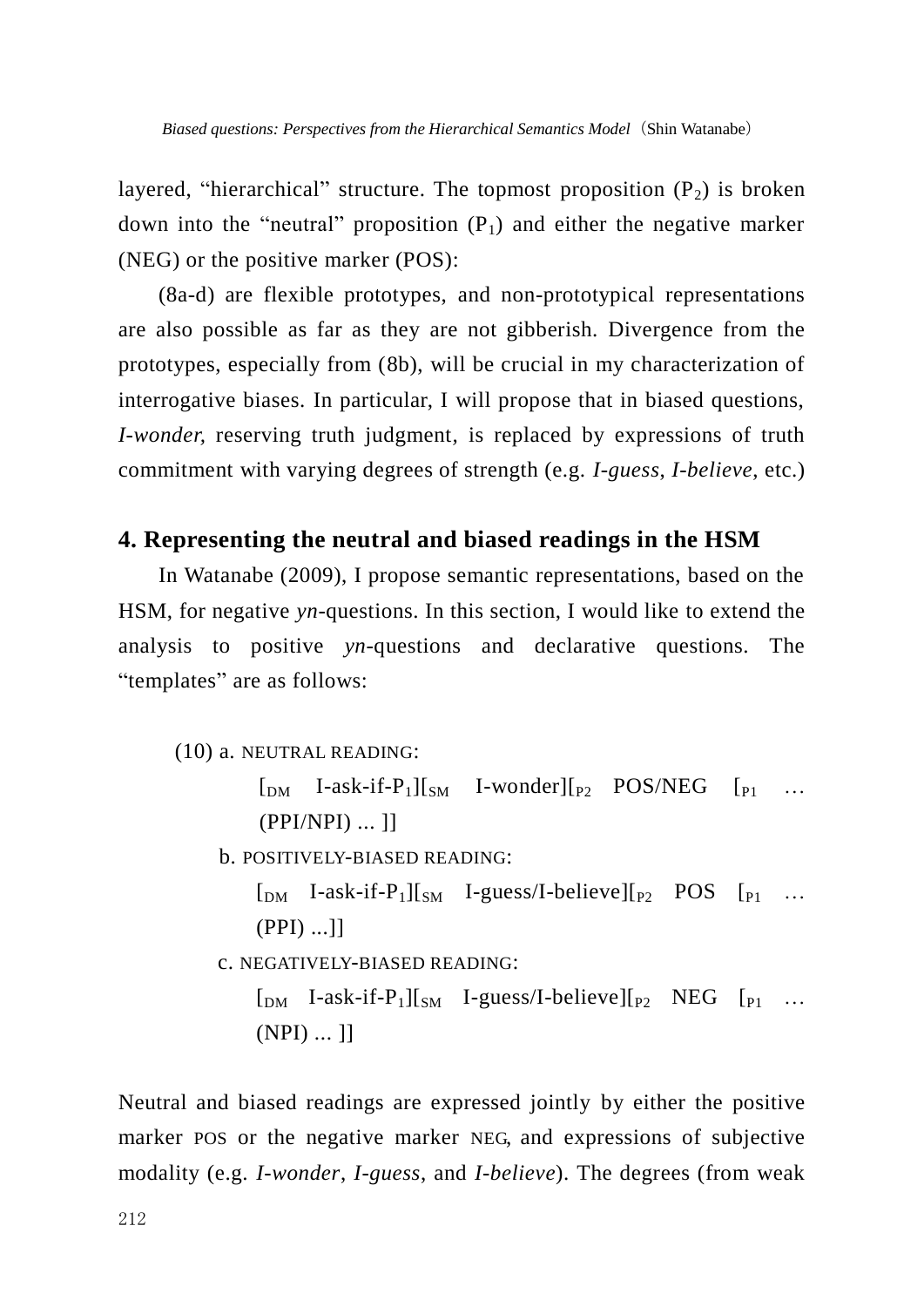to complete) and kinds (i.e., epistemic, deontic, desiderative) of biases<sup>2</sup> are encoded in SM-expressions as well. *I-guess* and *I-believe* are both "epistemic", and the latter is stronger than the former. These are again flexible prototypes from which derivatives are developed. The DM and SM-expressions may be modified or replaced so as to fully express the construction-specific meanings of the non-*wh*-questions.

In the neutral reading (10a), POS or NEG may appear. Their meanings are however practically cancelled or "neutralized" by *I-wonder*, which reserves truth judgment.

As for the choice between *I-guess* and *I-believe* in (10b-c), the former is for the inverted *yn*-question, while the latter, with stronger truth-commitment, is for the declarative question. I"ll come back to this distinction later.

Following Nakau (1984), it is also assumed that P(ositive) P(olarity) I(tem)s and N(egative) P(olarity) I(tem)s are licensed by POS and NEG, respectively. Therefore both PPIs and NPIs are potentially allowed in the neutral reading. The positively-biased reading licenses PPIs but not NPIs, and the inverse is true of the negatively-biased reading.

It is well-known that English non-*wh*-questions, whether neutral or biased, generally elicit answers in the constant patterns: <YES, POSITIVE CLAUSE> and <NO, NEGATIVE CLAUSE>. This fact is reflected in *I-ask-if-P*1, which targets the questioning toward  $P_1$ .  $P_1$  being uniform in that it has no alterations between negative and positive, answers based on  $P_1$  will also be in the constant forms: $3$ 

Having introduced fundamental concepts and notations, in Table 1 the examples in section 2 are associated with their HSM-representations:

l

 $2$  For details about the degrees and kinds of interrogative biases, see Huddleston & Pullum (2002: 880-887).

<sup>3</sup> See Nakau (1984) for details.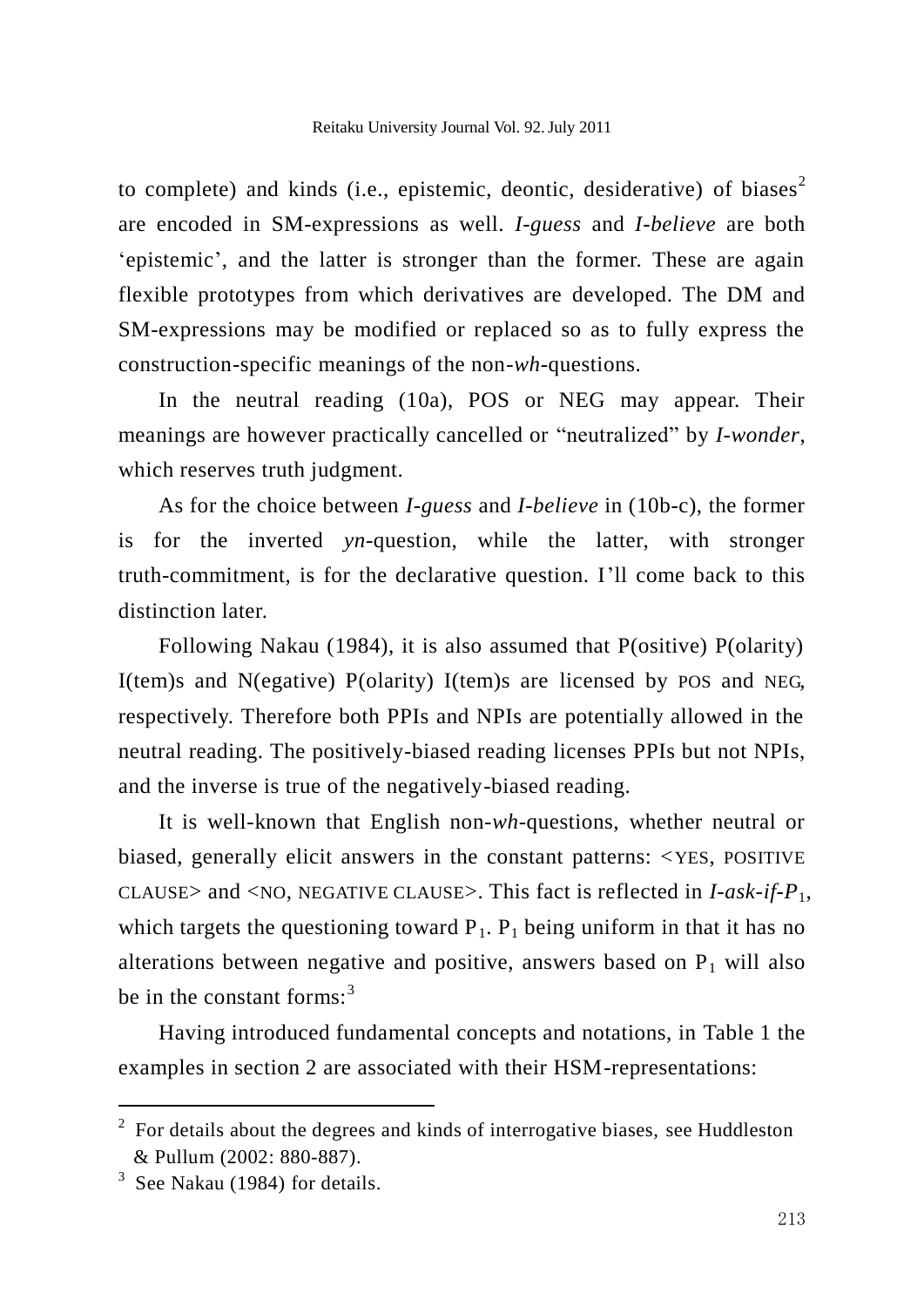| <b>QUESTION TYPE</b>                         | <b>BIAS</b>                  | <b>EXAMPLE</b>                                                | <b>HSM-REPRESENTATION</b>                                                                                                                                |
|----------------------------------------------|------------------------------|---------------------------------------------------------------|----------------------------------------------------------------------------------------------------------------------------------------------------------|
|                                              | NEUTRAL                      | superannuation, or other pension?<br>Did you get any annuity, | [DM I-ask-if-P <sub>1</sub> ] [SM I-wonder] [ <sub>P2</sub> NEG [P <sub>1</sub> you<br>got any annuity]                                                  |
| <b><i>YN-QUESTION</i></b><br><b>POSITIVE</b> | POSITIVELY-<br><b>BIASED</b> | Did you say something?                                        | [DM I-ask-if-P <sub>1</sub> ] [SM I-guess] [P <sub>2</sub> POS [P <sub>1</sub> you said<br>something]                                                    |
|                                              | NEGATIVELY-<br><b>BIASED</b> | Did you do anything at all to help<br>her?                    | [DM I-ask-if-P <sub>1</sub> ] [SM I-guess] [p <sub>2</sub> NEG [p <sub>1</sub> you did<br>anything at all to help her]]                                  |
|                                              | NEUTRAL                      |                                                               |                                                                                                                                                          |
|                                              | POSITIVELY-                  | Isn't that a little personal?                                 | $\lceil_{\text{DM}}$ I-ask-if-P <sub>1</sub> ] $\lceil_{\text{SM}}$ I-guess] $\lceil_{\text{P2}}$ POS $\lceil_{\text{P1}}$ this is a<br>little personal] |
| <b>YN-QUESTION</b><br>NEGATIVE               | <b>BIASED</b>                | Isn't that nice!                                              | [DM I-express-excitement] [SM I-believe] [P2 POS<br>[p <sub>1</sub> that is nice]]                                                                       |
|                                              | NEGATIVELY-<br><b>BIASED</b> | Aren't you ashamed of yourself?                               | [DM I-ask-if-P <sub>1</sub> ][SM I-guess] [ <sub>P2</sub> NEG [ <sub>P1</sub> you are<br>ashamed of yourself]                                            |
|                                              | <b>NEUTRAL</b>               |                                                               |                                                                                                                                                          |
| <b>DECLARATIVE</b><br><b>POSITIVE</b>        | POSITIVELY-<br><b>BIASED</b> | They have finished?                                           | [DM I-ask-if-P <sub>1</sub> ][SM I-believe][p <sub>2</sub> POS [p <sub>1</sub> they<br>have finished]]                                                   |
| QUESTION                                     | NEGATIVELY-<br><b>BIASED</b> |                                                               |                                                                                                                                                          |
|                                              | <b>NEUTRAL</b>               |                                                               |                                                                                                                                                          |
| <b>DECLARATIVE</b><br>NEGATIVE               | POSITIVELY-<br><b>BIASED</b> |                                                               |                                                                                                                                                          |
| QUESTION                                     | NEGATIVELY-<br><b>BIASED</b> | They haven't finished?                                        | [DMI-ask-if-P <sub>1</sub> ][ <sub>SM</sub> I-believe][ <sub>P2</sub> NEG [ <sub>P1</sub> they have<br>finished <sup>]</sup>                             |

TABLE 1. The examples from section 2 and their HSM-representations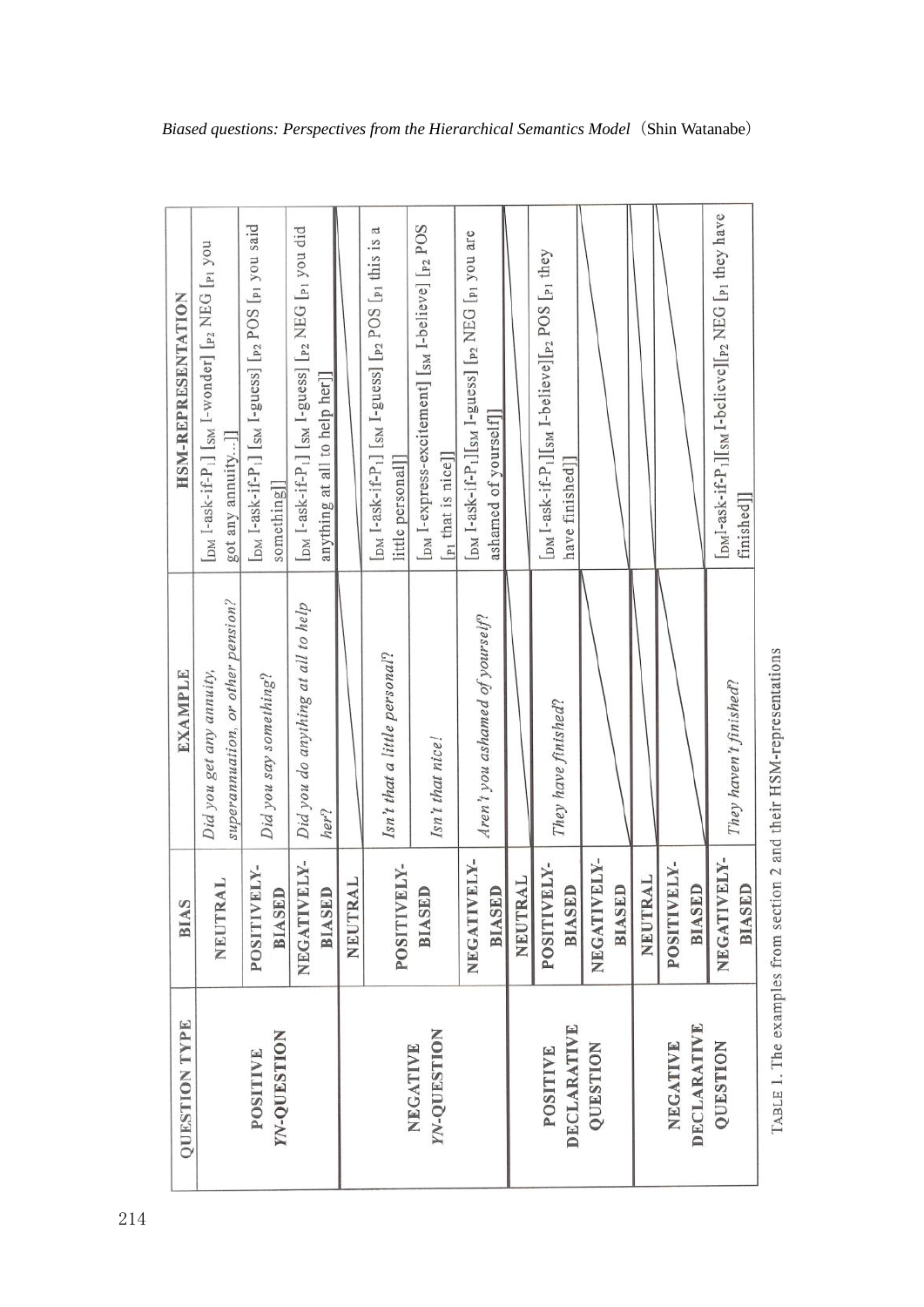#### **5. The deontic positive bias**

Recall that negative *yn*-questions are biased toward a negative answer often have a positive deontic interpretation (H&P: 880). An example is reproduced in (11a) with its informal paraphrase in (11b) and its HSM-representation in (11c):

- (11) a. Aren"t you ashamed of yourself?
	- b. You don"t seem ashamed of yourself, are you? *But you should*.
	- c.  $\lceil_{\text{DM}} \rceil$ -ask-if-P<sub>1</sub>] $\lceil_{\text{SM}} \rceil$ -guess] $\lceil_{\text{P2}} \rceil$  NEG  $\lceil_{\text{P1}} \rceil$  you are ashamed of yourself]]

I suggest that this reading is a pragmatic inference associated with the epistemic negative bias *You don't seem ashamed of yourself*. It is not difficult to imagine how this latter statement gives rises to the "deontic implicature"*.* That is, if *You should be ashamed of yourself* arises in the mind of the hearer as an implicature, *You don't seem ashamed of yourself* can be readily understood as a rebuke for his ill behavior.

## **6. Confidence markers**

Of the non-*wh*-questions discussed above, only the declarative question licenses what H&P (2002: 882) calls "confidence markers", e.g. *no doubt*, *of course*, *surely*, and *I take it*:

(12) (H&P"s (39): 882)

- a. They *no doubt* misunderstood her intentions?
- b. And the manager has been informed, *of course*?
- c. You"re *surely* not going to agree?
- d. There isn"t any chance of her changing her mind, *I take it*?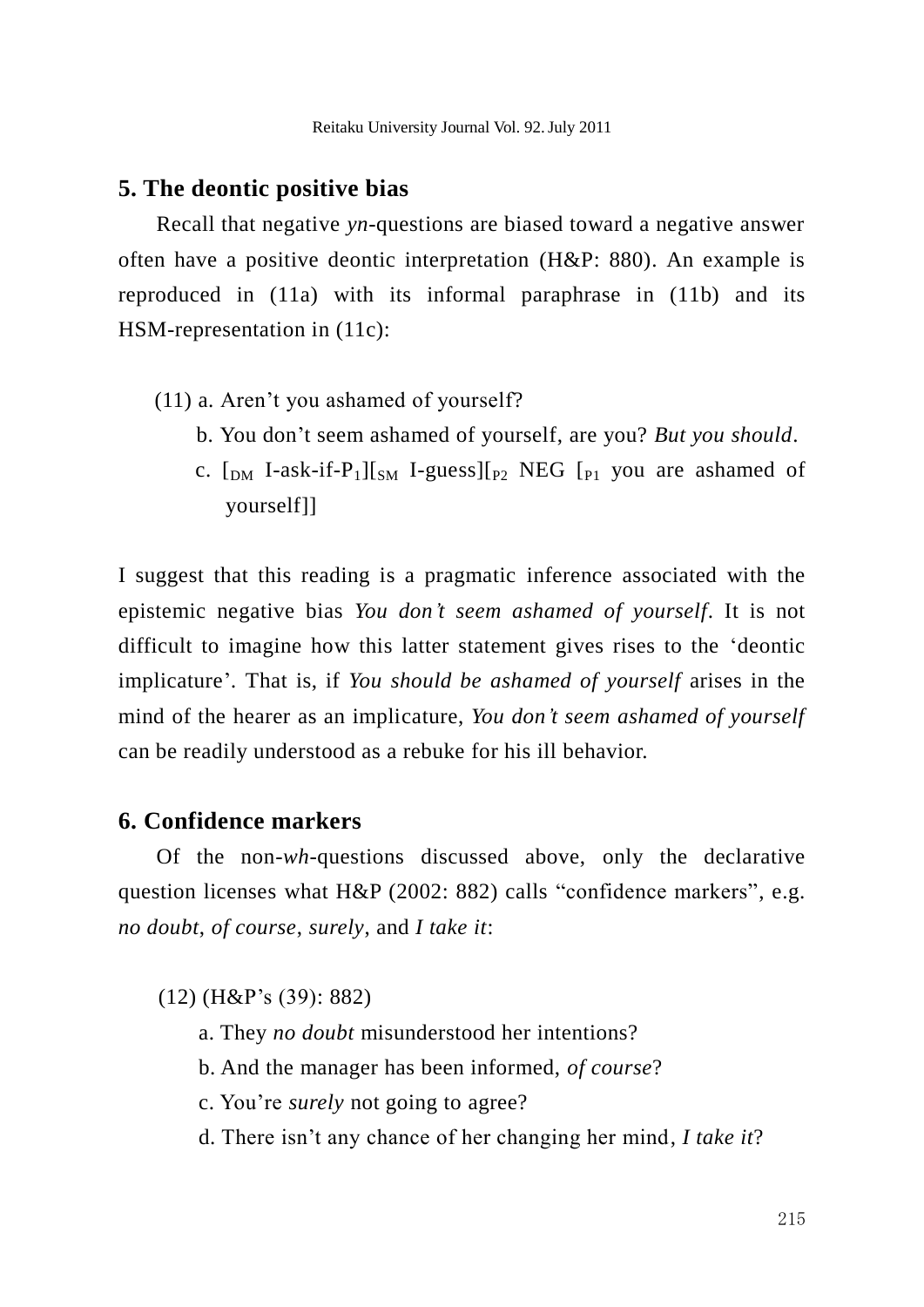The confidence markers are excluded in the corresponding inverted questions:

- (13) a. \*Did they *no doubt* misunderstand her intentions?
	- b. \*Has the manager been informed, *of course*?
	- c. \*Aren"t you *surely* going to agree?
	- d. \*Isn"t there any chance of her changing her mind, *I take it*?

This contrast indicates that the declarative question is epistemically stronger than the inverted *yn*-question.

In the HSM, this fact is reflected in the different abstract SM-expressions in the declarative question (*I-believe*) and the inverted *yn*-question (*I-guess*):

(14) a. declarative question:  $\lceil_{DM} I-ask-if-P_1 \rceil \rceil_{SM} I-believe \rceil_{P_2} \dots$ b. biased inverted *yn*-question:  $\lceil_{DM} I-ask-if-P_1 \rceil \rceil_{SM} I-guess \rceil_{P_2} ...$ 

The confidence markers are expressions of subjective modality which express, like *I-believe*, the speaker's strong commitment to the truth of  $P_2$ . The confidence markers are compatible with *I-believe*, but they are epistemically too strong and incompatible with *I-guess*:

(15) a. declarative question:  $\int_{SM}$  I-believe  $\{no \text{ doubt, of course, surely,}\}$ *I take it*}] b. biased inverted *yn*-question: \*[SM I-guess { *no doubt*, *of course*,

*surely*, *I take it*}]

#### **7. Declarative questions and their answers**

To the negative declarative question, an unusual answer is possible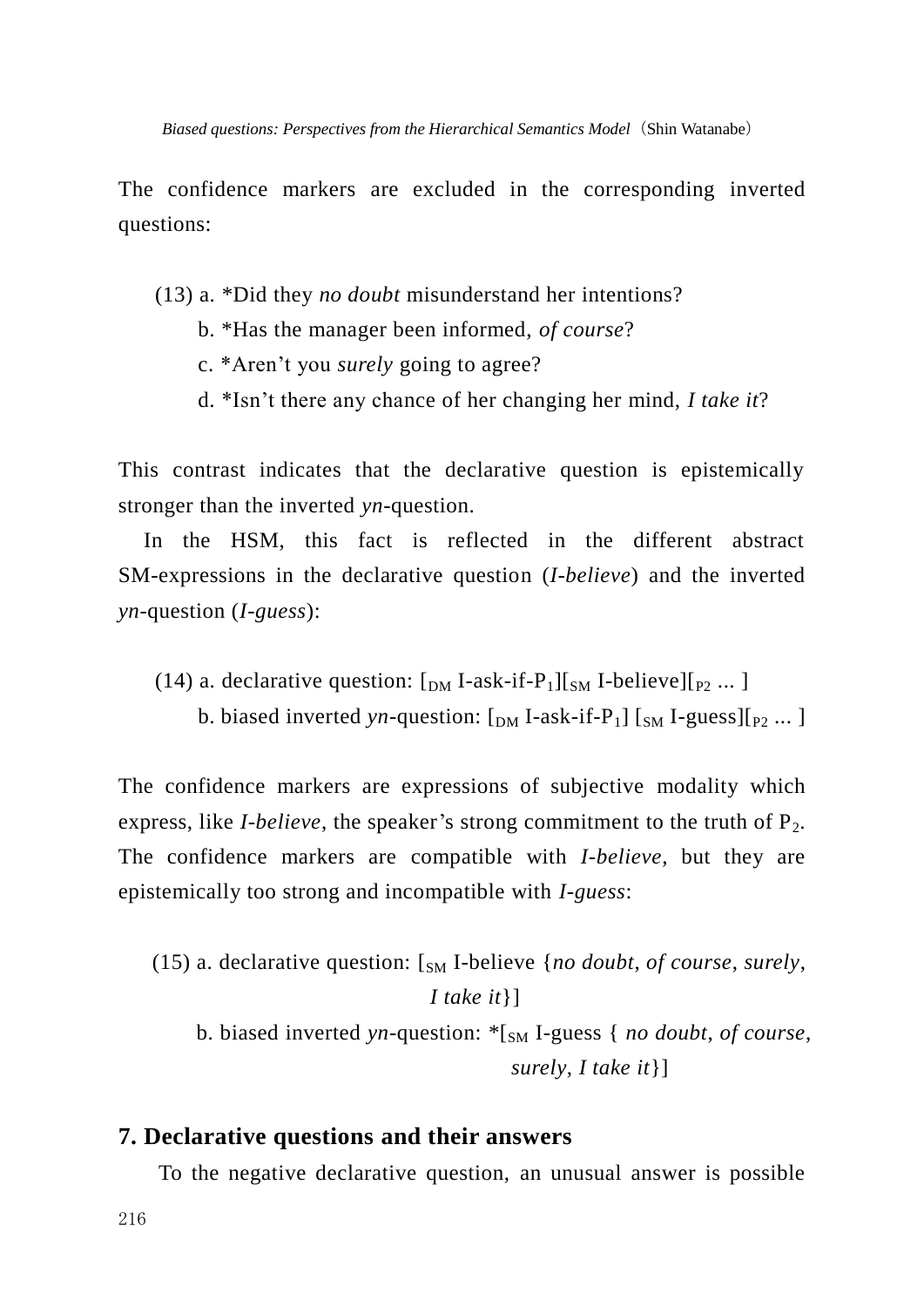where *yes* is followed by a negative clause.<sup>4</sup> Consider (16):

(16) Q: There isn"t any chance of her changing her mind? A: *Yes, there is no chance at all*. (H&P 2002: 882)

Note that <YES, NEGATIVE CLAUSE> is unnatural for the biased inverted question:

- (17) a. Q: Is there ANY chance of her changing her mind? A: \*Yes, there is no chance at all. (H&P 2002: 882)
	- b. Q: Isn"t there any chance of her changing her mind? A: \*Yes, there is no chance at all. (H&P 2002: 882)

This contrast too follows, because the declarative question has stronger epistemic bias than the inversed *yn*-question. (18) and (19) are the HSM-representations of (16) and (17a-b), respectively:

(18)  $\lceil_{\text{DM}}$  I-ask-if-P<sub>1</sub>][<sub>SM</sub> *I-believe*][<sub>P2</sub> NEG[<sub>P1</sub> there is some chance of

-

- (ⅰ) Jenny: I think Harvey and I might be soul mates and you said you only liked him as a friend, so you don't mind, right? Sabrina: Yeah, sure (I don't mind). (*Sabrina, the Teenage Witch*, Season 1-2)
- (ⅱ) Toby: We really are not gonna do anything about this? Leo: Yeah (we are not gonna do anything about this). (*The West Wing*, Season 1-3)
- (iii) Joey: Oh, you weren't finished? Rachel: Yeah (I wasn"t finished)! (*Friends,* Season7-4)

<sup>4</sup> More examples are given below (The parts in the parentheses are added by the author):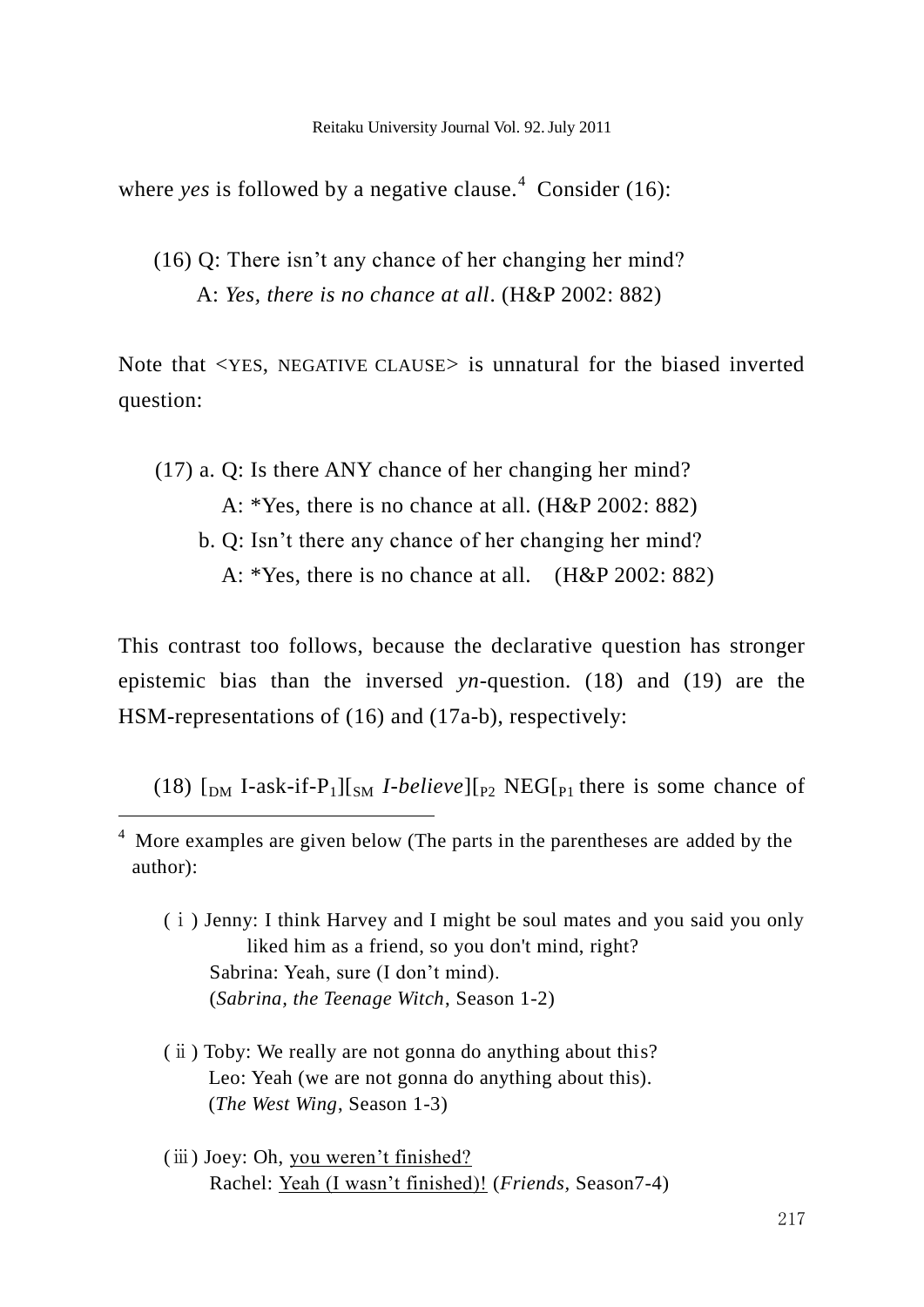her changing her mind ]]

(19)  $\lceil_{DM}$  I-ask-if-P<sub>1</sub> $\lceil_{SM}$  *I-guess* $\lceil_{P2}$  NEG $\lceil_{P1}$  there is some chance of her changing her mind ]]

*I-believe* expresses a subjective attitude of the speaker 'strong enough' for the answerer to confirm by *yes* (or disconfirm by *no*). The affirmative answer to (18) then goes something like *Yes, you are right. There is no chance at all.* Here the confirmation is targeted at the questioner's epistemic conviction about the truth of  $P_2$ . The speaker attitude that *I-guess* expresses is on the other hand weak and feeble, so the confirmation by the questioner cannot not be targeted toward it.

On the other side of the same coin is that *no* can be followed by a positive clause in answers to the negative declarative question:<sup>5</sup>

(20) Sidney: So you didn"t like it? Andy: No, I loved it. (*The American President*) (21) HSM-representation of ...*you didn't like it*?

 $\lceil_{\text{DM}}$  I-ask-if-P<sub>1</sub>][<sub>SM</sub> I-believe][<sub>P2</sub> NEG[<sub>P1</sub> you liked it]]

A parallel explanation is possible. By *no*, *Andy* dismisses *Sidney*"s insinuation that *Andy* didn't like it  $($  = the dinner that Sidney cooked for him): *No, I don't think so. As a matter of fact I loved all the foods you made.*

- (ⅰ) Sandy: You are not feeling well? Seth: No, I feel fine. (*The O.C.*, Season 1-12)
- (ⅱ) Rachel: Are you asking me to move out? You don"t want me here? Joey: Oh no-no, no-no, I love living with you. (*Friends*, Season 8-14)

-

<sup>5</sup> Similar examples are given in (i) and (ii):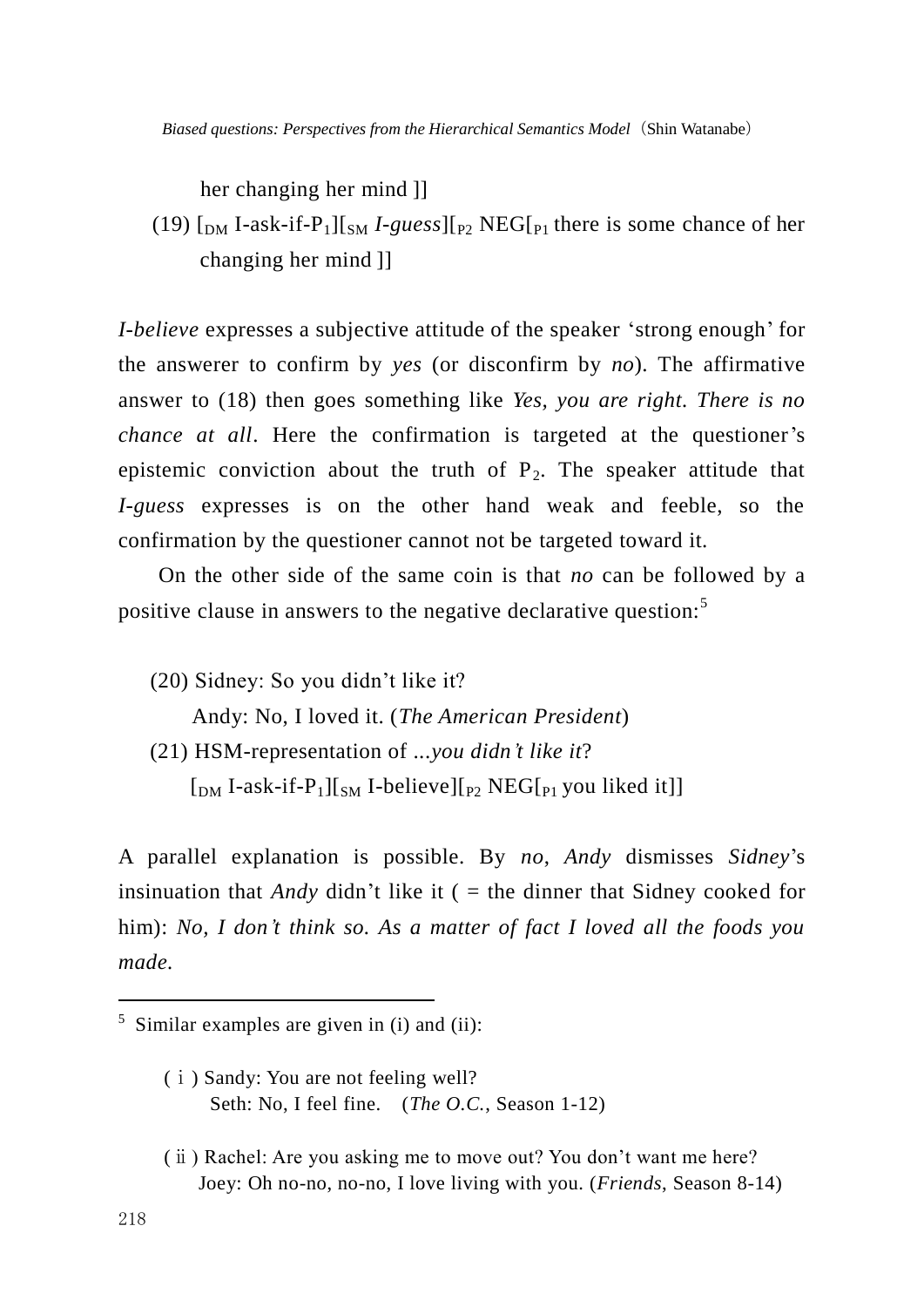## **8. Conclusion**

In this article, I showed that the Hierarchical Semantics Model, proposed in a series of work by Nakau, offers insight into semantic properties of non-*wh*-questions in English. Neutral and biased readings were incorporated in semantic representations, and to sample implications of the analysis, I discussed the positive deontic reading in negative *yn*-questions with negative bias, confidence markers, and the 'unusual' answers to declarative questions.

Hopefully I could demonstrate that the HSM enhances our understanding of natural language semantics. Designed as a potentially universal infrastructure of sentence meaning, the HSM ought to provide a principled explanation for a wider range of linguistic phenomena within and across languages. Along the way, the model must go through conceptual elaborations as well.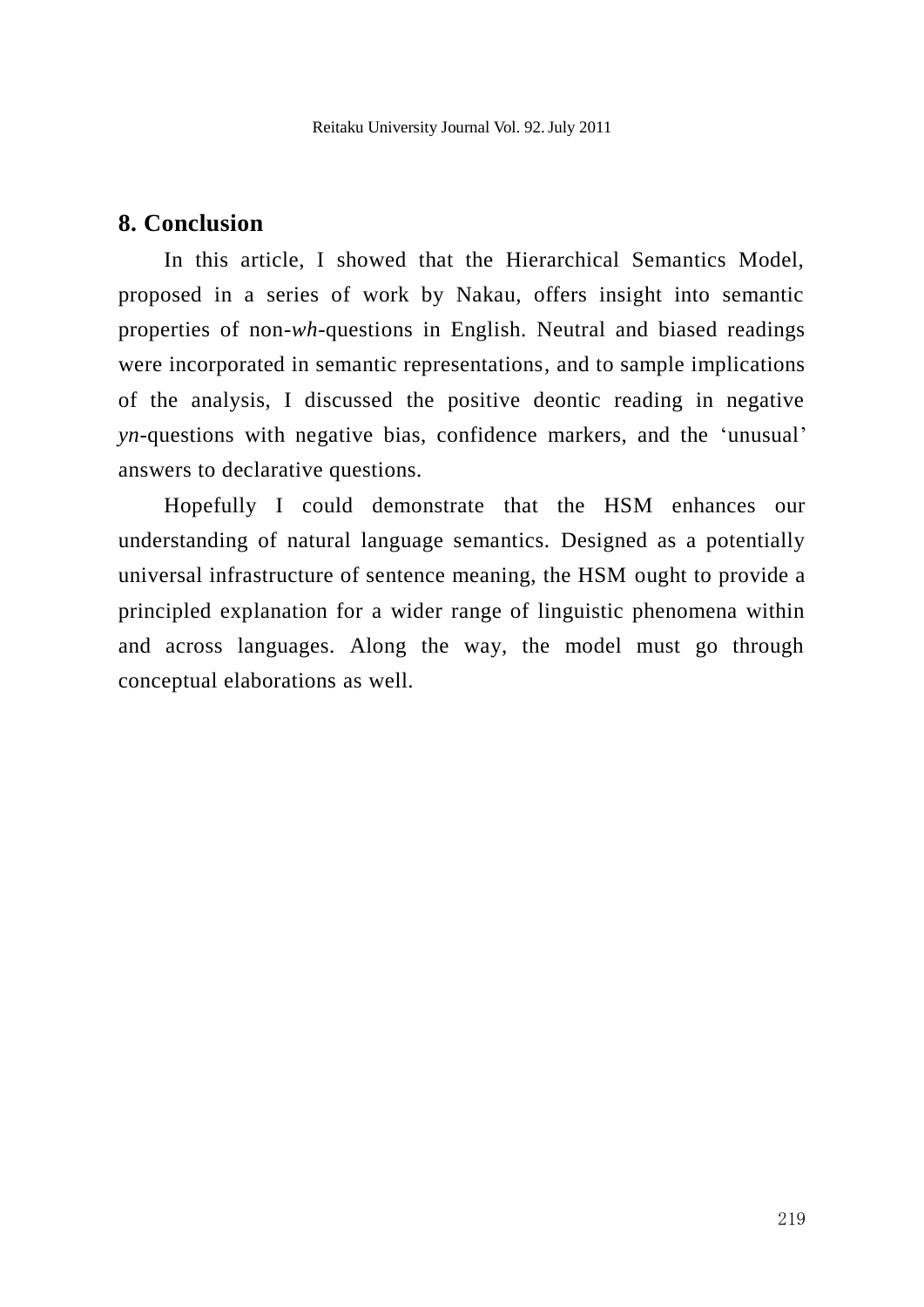## **References**

- Asher, Nicholas & Reese Brian. (2005). Negative Bias in Polar Questions. (Maler, E, C. Bary & J. Hultink, eds.) Proceedings of SuB9, 30-43.
- Gunlogson, C. (2001/2003). *True to form: Rising and Falling Declaratives as Questions in English*. New York: Routledge.
- Huddleston, Rodney & Geoffrey Pullum K. (2002). *The Cambridge Grammar of the English Language*. Cambridge: Cambridge University Press.
- Lyons, J. (1995). *Linguistic Semantics: An Introduction.* Cambridge: Cambridge University Press.
- Lyons, J. (1977). *Semantics* (Vol. 2). London and New York: Cambridge University Press.
- Nakau, M. (1992). Modality and Subjective Semantics. *Tsukuba English Studies , 11*, 1-45.
- Nakau, M. (1979). Modariti-to Meidai (Modality and Proposition). In *Eigo-to Nihongo-to (English and Japanese)* (pp. 223-250). Kuroshio.
- Nakau, M. (1994). *Principles of Cognitive Semantics.* Taishukan.
- Nakau, M. (1984). Shitsugi-oto-no Hasso-to Ronri (Concents and Logic in Questions and Answers). *Nihon-gogaku, 3* (4), 13-20.
- Nakau, M. (1984-1986). Imiron-no Genri (1)-(24) (Principles of Semantics). *Rising Generations*, 130(1)-131(12).
- Nakau, M. (1997). Ho-jodoshi-to Shukan-modariti-ka (Modal Auxiliaries and Subjective Modalization). *Eigo-goho-pun'po-ken'kyu*, 5-13.
- Omura, M. (2008). Kaiso-imiron-moderu-ni-motozuku *Shall*-no Kino-kakucho- bun"seki (Analyzing the Functional Extension of *Shall* Based on the Hierarchical Semantics Model) *Jinbun-ron'shu*, 59 (1), 77-97.